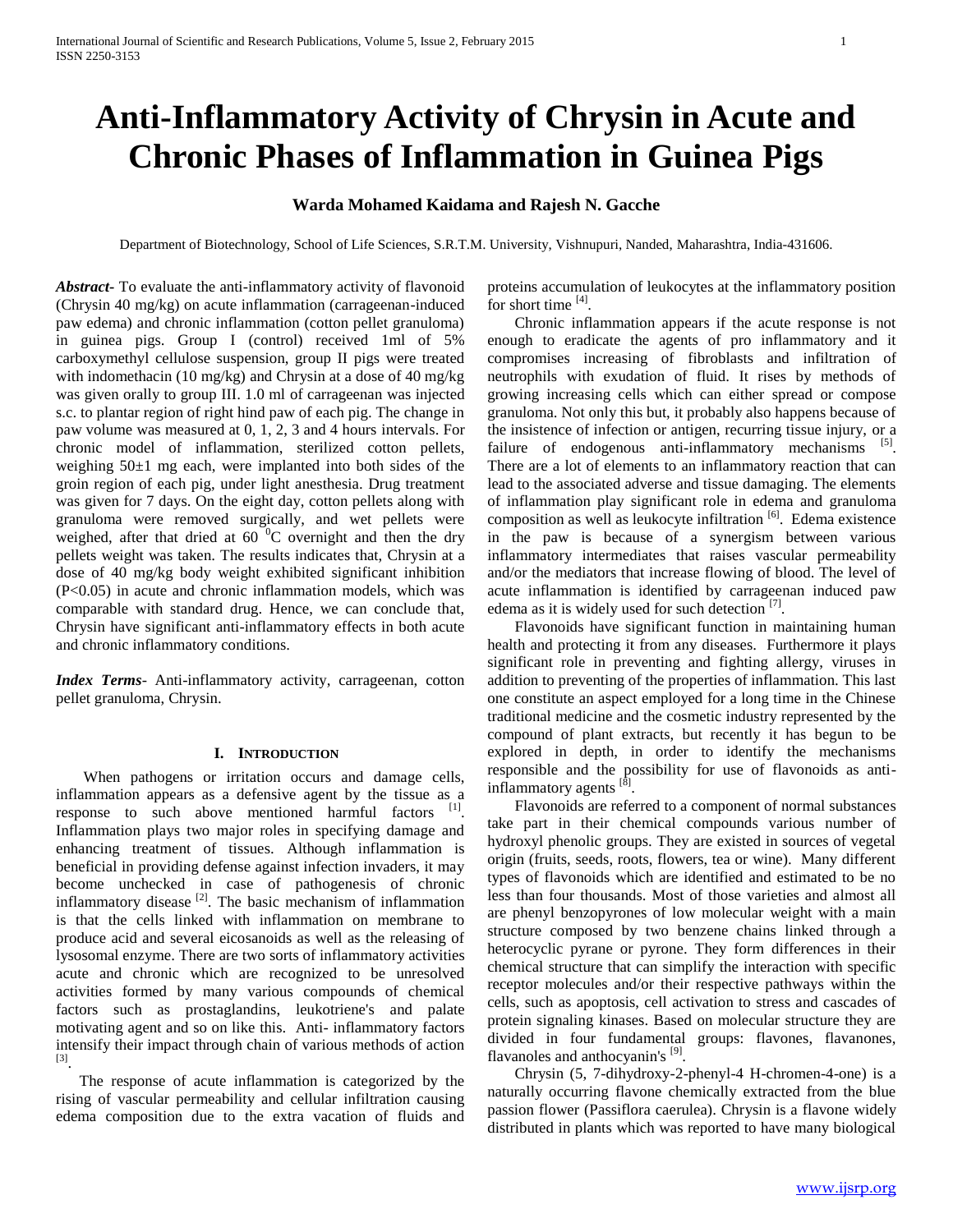activities such as anti-oxidant, anti-microbial, anti-spasmodic, anxiolytic and anti-inflammatory activities <sup>[10]</sup>. Chrysin has been shown to induce an anti-inflammatory effect, most likely by inhibition of COX-2 expression and via IL-6 signaling  $^{[11]}$ .

 Treatment of inflammation is a long discussion as the conventional NSAIDS are well known to cause Adverse Drug Reactions. Moreover there is undertaking study to promote safer and more effective drugs for the therapy of inflammation. In view of this and on account of assumed worthlessness of this compound in the traditional treatment. Hence the current investigation was done to assess the anti-inflammatory process of Chrysin in experimental animal sample.

#### **II. MATERIAL AND METHODS**

#### **Chemicals**

 Flavonoids (Chrysin), Carrageenan, Indomethacin were purchased from Sigma Aldrich Co. (St Louis, MO, USA). Polysorbate 80 USP (Tween 80) as a suspending agent for Indomethacin, Carboxy methylcellulose 5% as a suspending agent for flavonoid was purchased from Himedia Chemical Co.

#### **Animals**

India.

Healthy adult male guinea pigs weighing between  $(350 \pm$ 650 g) were obtained from the animal house of Biology Department, Ibb University-Yemen and kept for 1 week on a commercial diet in environmentally controlled conditions (25  $\pm 5^{\circ}$ C, 55  $\pm 5\%$  humidity and 12h light–dark cycle) to acclimatize with free access to diet and water *ad libitum*. Animals were fasted overnight and weighed before the experiment. The study protocol was approved by Institutional Animal Ethics Committee.

### III. **METHODOLOGY**[12]

Animals were randomly divided into 3 groups of 6 pigs each; group I: Control (1ml of 5% carboxymethyl cellulose suspension); group II: Standard drug (indomethacin 10mg/kg); group III: Test drug (Chrysin 40mg/kg). All the doses were administered orally. The *in vivo* anti-inflammatory activity was studied using carrageenan induced paw edema.

# **Carrageenan induced rat paw edema model** [12]

0.1 ml of 1% Carrageenan was injected aseptically into the sub plantar surface of right hind paw of each pig. Paw edema was measured by mercury plethysmograph (VGO Basile, Italy) at '0' hour and at the end of '4 'hours. The difference between the 0 and 4<sup>th</sup> hour reading gives the actual edema. Percentage inhibition (protection) against edema formation was taken as an index of acute anti-inflammatory activity. It was calculated by: Percentage inhibition of inflammation =  $[(Vc-Vt)/Vc] \times 100$ Where:

 Vc= mean paw edema volume in the control group .  $Vt$  = mean paw edema volume in the drug-treated group.

# **Cotton pellet-induced granuloma [12]**

 The cotton pellet induced granuloma in pigs was studied. The animals were divided into three groups of six animals in each group. Cotton pellets weighing  $50 \pm 1$  mg were autoclaved and implanted subcutaneously into both sides of the groin region of each pig. The first group served as control and received the vehicle only (carboxymethyl cellulose 5%). Second group of animals was administered with standard drug indomethacin (10 mg/kg). The animals of third group were treated with Chrysin  $(40mg/kg)$ . All the doses were administered orally. On the  $8<sup>th</sup>$ day, the animals were sacrificed and the pellets together with the granuloma tissues were carefully removed, dried in an oven at 60 <sup>0</sup>C weighed and compared with control.

### **Statistical analysis**

 The effects of different drugs under study was presented by calculating the mean and SD of the outcome parameters. One way Analysis of Variance (ANOVA) and independent samples T test was applied to see the difference between any two groups at a time (5% significance level). SPSS for windows (version 15) was applied in the statistical analysis.

#### **IV. RESULTS AND DISCUSSION**

# **Anti-inflammatory studies**

## **Carrageenan induced rat paw edema**

 The anti-inflammatory effect of the Chrysin using carrageenan induced edema tests is expressed in (Table Ι). In this test, the positive control (Indomethacin 10mg/kg) significantly  $(P<0.05)$  decreased the paw edema by 65%, 71%, 72% and 74% after 1, 2, 3 and 4 hours compared with nontreated control group value. Pigs with the Chrysin at 40 mg/kg/ body weight significantly decreased (P<0.05) the carrageenan induced edema paw volume edema by 45%, 56%, 63% and 66 % after 1, 2, 3 and 4 hours respectively compared with non-treated control group values.

#### **Cotton pellet induced granuloma in rats**

 The results of anti-inflammatory activity of Chrysin in cotton pellet induced granuloma is shown in (Table П). Chrysin (40mg/kg) group showed (31%,  $P < 0.05$ ) decrease in granuloma formation as compared to control group, while standard indomethacin (10 mg/kg) group showed significant decrease in granuloma formation  $(37\%, P < 0.05)$  (Graph III).

#### **Discussion**

 The anti-inflammatory process of flavonoids (Chrysin) was assessed employing acute (carrageenan-induced paw edema) and chronic (cotton pellet granuloma) models of inflammation. The current study discovered that Chrysin at a dose of 40 mg/kg have significant anti-inflammatory process in experimental animals.

 Carrageenan-induced paw edema as *in vivo* model of inflammation was picked to evaluate the anti-inflammatory activity of natural products, especially in the acute phase of inflammation  $[13]$ . Carrageenan-induced inflammation is a biphasic phenomenon. The first phase, which occurs between 0 to 2.5 hours of injection of the phlogistic agent, has been attributed or serotonin. The second phase of inflammatory reaction which is measured at 3 hour is formed by the release of bradykinin, protease, prostaglandin and lysosome<sup>[14]</sup>. The results revealed that administration of Chrysin compound inhibited the edema starting from the first hour and during all phases of inflammation, which is perhaps inhibition of various phenomena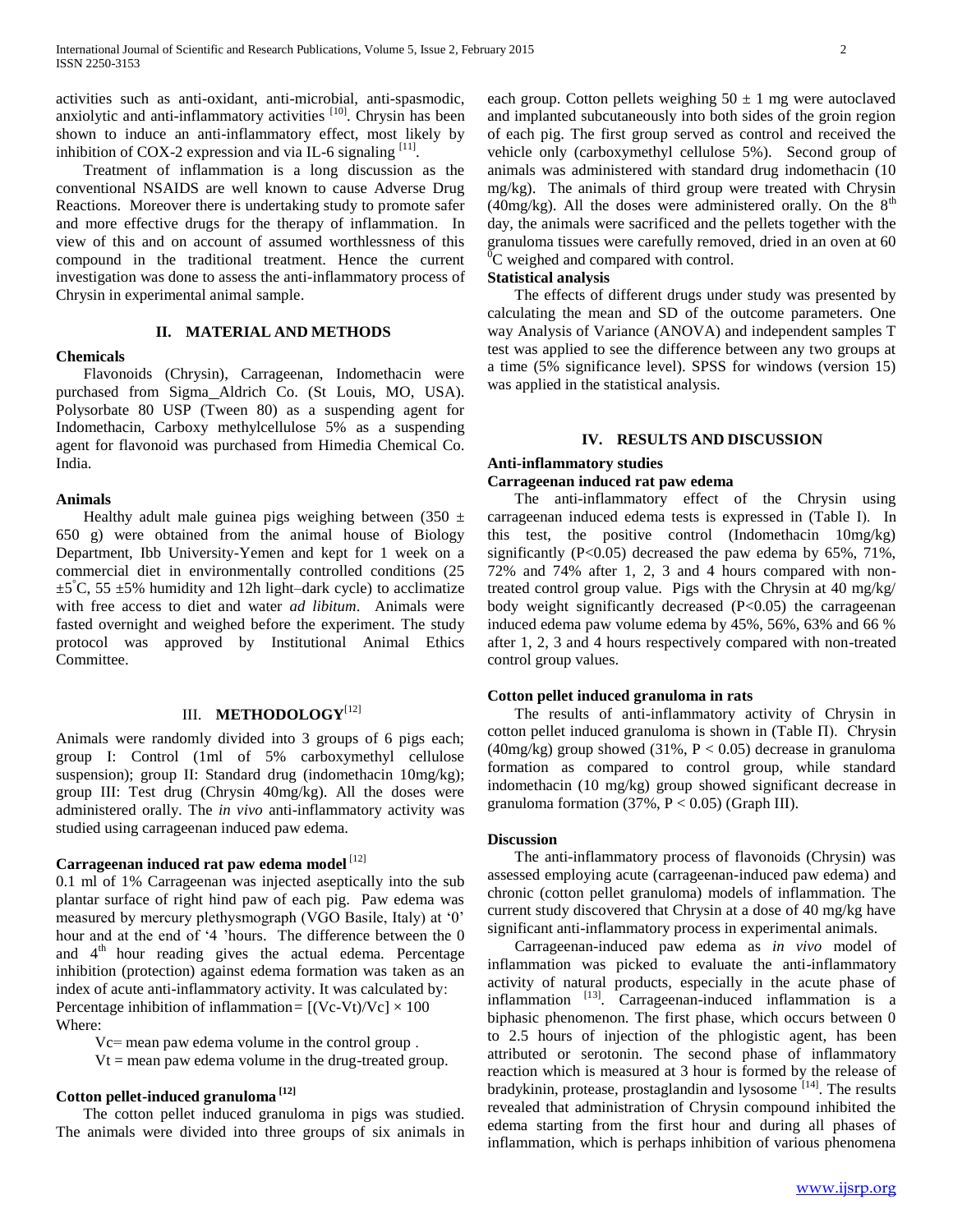and chemical mediators of inflammation. The cotton pellet granuloma way has been largely employed to assess the increasing phase of chronic inflammatory reaction. The inflammatory granuloma is a typical feature of reaction. The events involved in this phase of inflammation are proliferation of macrophages, neutrophils and fibroblasts. The dry weight granuloma formed correlates with the amount of granulomatous tissue formed  $^{[15]}$ . It can be inferred from (Table II), the Chrysin 40mg/kg significantly inhibited the granuloma tissue formation. This suggests the Chrysin have inhibitory effect on the proliferative phase of inflammation and probably may act by inhibition. This impact may be due to the cellular migration to injured sites and accumulation of collagen. Cell migration appears as a result of much different process including adhesion

and cell mobility. Flavonoids are naturally occurring compounds containing in vascular plants. Such compounds have been noticed to have anti-inflammatory features, both *in vitro* and *in*   $vivo$ <sup>[16]</sup>. A Several flavonoids have been found out to have significant anti-inflammatory activity  $[17]$ . This study emphasized that, the flavonoids in charge of its anti-inflammatory activity.

 Non-steroidal anti-inflammatory drugs (NSAID) for instance indomethacin employed in this study are proved to inhibit cyclooxygenase enzymes I and II which are implicated in the production of inflammation mediating agent prostaglandin E2 (PGE2) from arachidonic acid  $^{[18]}$ . Therefore, the pattern of antiinflammatory activity exhibited by this extract was similar to that of indomethacin.

|  | (Table I): Effect of Chrysin and Indomethacin on carrageenan induced edema paw volume in male guinea pigs. |  |  |
|--|------------------------------------------------------------------------------------------------------------|--|--|
|  |                                                                                                            |  |  |

| <b>Groups</b>                    |                   | %Percent<br>inhibition at 4<br>hours |                    |                  |            |
|----------------------------------|-------------------|--------------------------------------|--------------------|------------------|------------|
|                                  | 1hr.              | $2hr$ .                              | 3hr.               | 4hr.             |            |
| Non-treated<br>control           | $0.62 \pm 0.009$  | $0.85 \pm 0.005$                     | $1.16 \pm 0.005$   | $1.17 \pm 0.01$  | $0.0\%$    |
| <b>Indomethacin</b><br>(10mg/kg) | $0.22 \pm 0.009*$ | $0.25 \pm 0.005^*$                   | $0.33 \pm 0.005^*$ | $0.30 \pm 0.01*$ | <b>74%</b> |
| Chrysin<br>(40mg/kg)             | $0.34 \pm 0.009*$ | $0.37 \pm 0.005*$                    | $0.43 \pm 0.005*$  | $0.40 \pm 0.01*$ | 66%        |

 **Values are expressed as mean ± SD, n=6 animals per group, \*p<0.05 as compared to control (one-way ANOVA).**

 **(Table П): Anti-inflammatory activity of Chrysin and reference standard drug Indomethacin (10mg kg) on cotton pellet granuloma in normal male guinea pigs.**

| <b>Treatment</b>           | Weight of dry granuloma (mg) | % of inhibition |  |
|----------------------------|------------------------------|-----------------|--|
| <b>Non-treated control</b> | $86.67 \pm 5.41$             | $0\%$           |  |
| Indomethacin $(10mg/kg)$   | $55.00 \pm 1.95^*$           | $37\%$          |  |
| Chrysin(40 mg/kg)          | $60.00 \pm 4.26^*$           | $31\%$          |  |

 **Results are Mean ± SD (n=6) \*P<0.05 Compared to Control.**

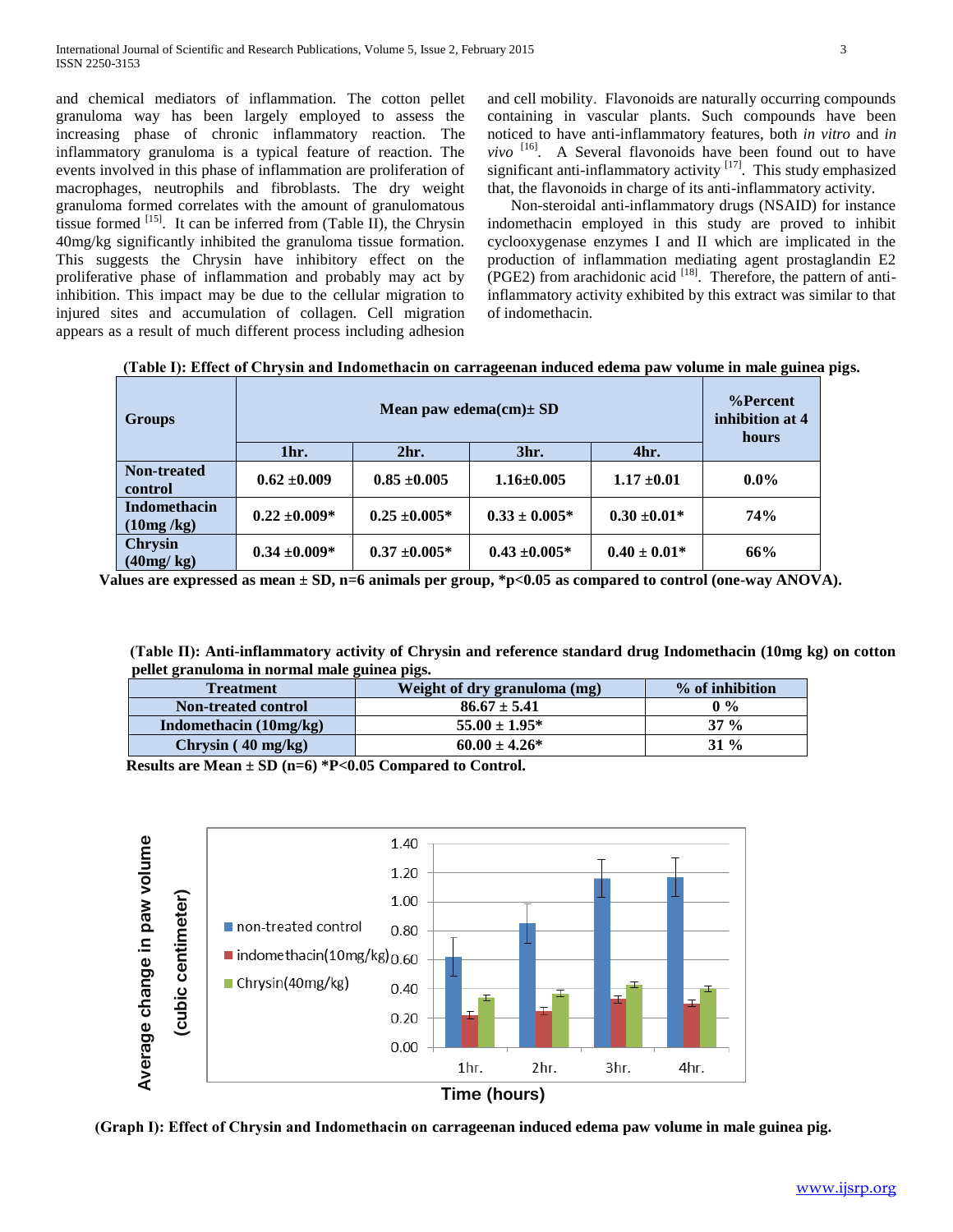

 **(Graph П( : Percent inhibition (%) with the control, Standard (indomethacin) and the test compound (Chrysin), in the carrageen an induced paw edema.**



 **(Graph III): Anti-inflammatory activity of Chrysin and reference standard drug Indomethacin (10mg/kg) on cotton pellet granuloma in normal male guinea pigs.**

#### **V. CONCLUSION**

 In anti-inflammatory studies the Chrysin (40mg/kg) inhibited the carrageenan induced paw edema at both early and late phase. The action of early phase may be due to the inhibition of histamine and serotonin. The action of later phase may be due to the inhibition of prostaglandins, proteases and lysosome. From the results of acute inflammatory models, it can be concluded that the Chrysin (40mg/kg) showed good significantly (P<0.05) anti-inflammatory effects on carrageenan induced edema, which may be related to inhibition of inflammatory mediators formation.

 In chronic cotton pellet induced granuloma model, Chrysin (40mg/kg) reduced (P<0.05) the granuloma formation. These studies have shown that the Flavonoids contain some active ingredients with the potential of being good antiinflammatory agents. NSAIDs like indomethacin (10mg/kg), used as standard drug in anti -inflammatory study, is having good anti-inflammatory property.

#### **ACKNOWLEDGEMENTS**

 The author thanks to Dr. Ali Ahmed Hassan Al-baddany for his unlimited helps during the laboratory work.

#### **REFERENCES**

- [1] Ferrero Miliani L, Nielsen OH, Andersen PS, Girardin SE. Chronic inflammation: importance of NOD2 and NALP3 ininterleukin-1beta generation. *Clin. Exp. Immunol* 2007; 147 (2): 227–35.
- [2] Hussain SAR, Juma'a KM ,Ahmed ZA, Nuuman IT. *Af. J. Pharm. Pharmacol* . 2009; 3(5): 242-247.
- [3] Samuelsson B, Goldyne M, Granstrom E, Hamberg M, Hammarstrom S, Malmsten C. Prostaglandins and tromboxanes. *Annual Reviews of Biochemistry*. 1978; 47: 997-1029.
- [4] Posadas I, Bucci M, Roviezzo F, Rossi A, Parente L, Sautebin L, Cirino. Carrageenan induced mouse paw oedema is biphasic, age-weight dependent and displays differential nitric oxide cyclooxigenase-2 expression. *British Journal of Pharmacology*. 2004;142: 331-338.
- [5] Lundberg IE. The role of cytokines, chemokines, and adhesion molecules in the pathogenesis of idiopathic inflammatory myopathies. *Current Rheumatology Report*. 2000; 2: 216-224.